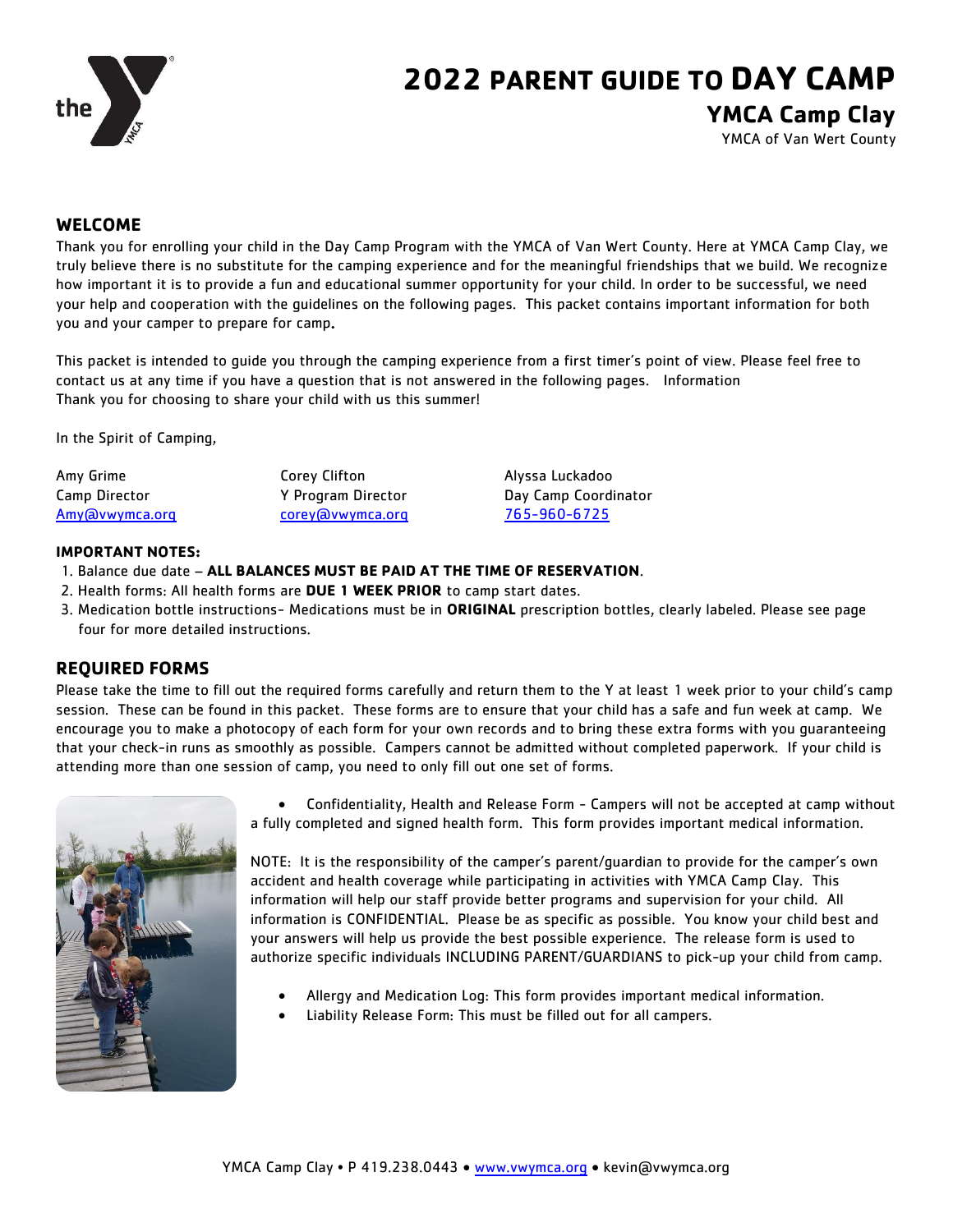## **INFORMATION REGARDING EVERYDAY AT CAMP**

Camp Drop-Off and Pick-Up

- **The camp entrance is off Liberty Union Rd.** Take the drive back past the clay center to the gated entrance at the far end of the parking lot.
- Our camp program begins at 8:00am.
- Whether it is a first time camper or a veteran camper, arrival at camp can be a time of apprehension, excitement, and wonder. The best thing you can do for your child is get him/her checked in, kiss the child good-bye, and let the counselor take it from there.
- The Day Camp program ends at 4:00pm. You must sign out with your camper's counselor by presenting a photo ID. Campers will be released only to adults on the authorized Parent Release Form.

#### Early Pick Up and Departure

- Due to the nature of Day Camp programming, please understand that early departures can be challenging. We will accommodate all written and verbal requests for early departure.
- Due to supervision guidelines, we are unable to offer temporary care for early departures away from the group.

#### **Counselors**

 Campers will be assigned a counselor for the week. Groups are co-ed. These groups will be their 'friends group' for the entire week.

Meals and Snacks

- Camp does not provide meal service. The parent/guardian will be responsible to send their camper with a lunch daily.
- Day Campers can bring a snack to camp with them. Camp Clay tries to provide an afternoon snack each day. Most Camp provided snacks are donations from local businesses. If your camper has an allergy it is best to bring a snack.

#### **WHAT TO PACK**

- It is recommended that each camper bring a backpack to carry items with them daily.
- Please remember that packing TOO much will become a strain on your camper as they carry their bag with them most of the day.
- It is important to include your camper in packing their own bag each morning to help them better identify all of their personal belongings.
- Please label all items sent to camp with your child's first and last name.

What To Bring Daily: The Contract of the Please DO NOT Bring:

- Swim suit (1piece suggested) \* MP3 Players/IPODs
- 
- Water Bottle **Water Bottle Water Bottle**
- 
- 
- 
- Sunscreen/Bug spray the state of the state of the Sunset of the Sunset of the Sunset of the Sunset of the Sunset of the Sunset of the Sunset of the Sunset of the Sunset of the Sunset of the Sunset of the Sunset of the Su

- 
- Towel **The Contract of Contract Contract Contract Contract Contract Contract Contract Contract Contract Contract Contract Contract Contract Contract Contract Contract Contract Contract Contract Contract Contract Contract C** 
	-
- Hat \* Anything of Value
- Raingear (if needed) **the substitute of the set of the set of the set of the set of the set of the set of the s**
- Lunch w/ afternoon snack  $\bullet$  \* Trading cards (Pokémon, etc.)
	-

\*\*YMCA Camp Clay is proud to be a **Tech-Free Zone**. Please help us make sure that your camper does not have any electronic equipment, electronic games, or personal music players in their possession.

#### **Cell Phones**

#### **Please express your trust in our camp staff and in your own child by insisting that cell phones stay at home.**

Camp Clay has a "no-cell phone" policy. Not only are cell phones expensive to replace when they are lost or damaged at camp, but cell phones also interfere with your camper becoming more independent. We understand that parents take a leap of faith when you send your children to spend time away from home. Unfortunately, when well-intentioned parents send a cell phone to camp 'just in case' the camper needs to call home, the message is, "We love you but don't trust that you are ready to solve challenges on your own." Having a cell phone also prevents our counselors and staff from addressing problems that might arise and using that experience to help your child grow.

We agree to tell you if your child is experiencing a challenge in their adjustment to camp. You can help by talking to your child before they leave for camp and telling them that there is always someone they can reach out to, whether it be their counselor, a camp specialist, or the Camp Director. Cell phones brought to camp will be kept in a locked office and returned to the parent at checkout.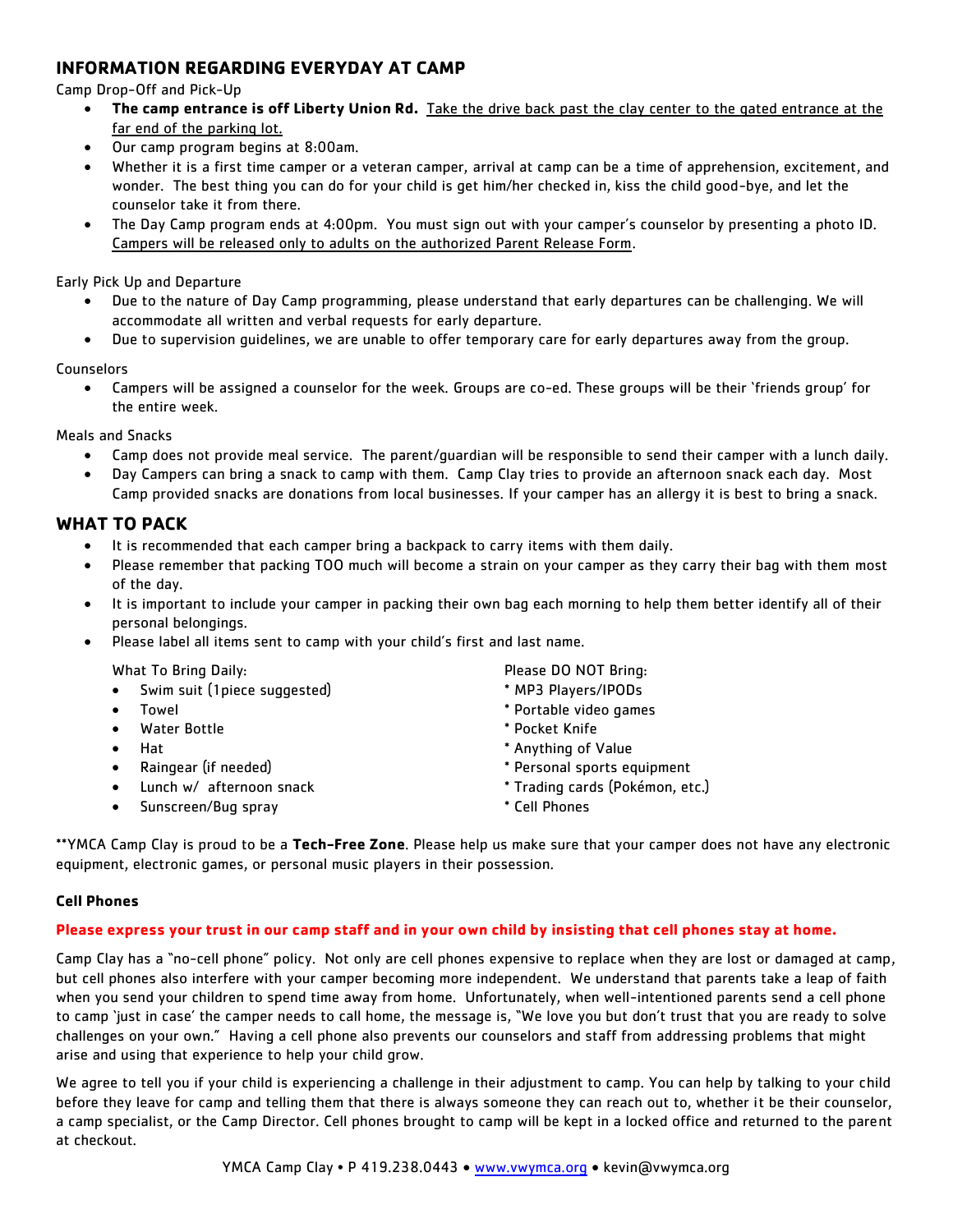## **First Day of Camp-Monday**

Campers will arrive at the Day Camp on Monday. Staff will check to make sure that the required forms have been received.

### **TYPICAL DAILY SCHEDULE**

Camp keeps campers busy each day. Below is a sample schedule for each day.

| 8:00  | Check in              |
|-------|-----------------------|
| 8:30  | Day Opening           |
| 9:00  | Activity 1            |
| 10:00 | Activity 2            |
| 11:00 | Lunch/Clean up        |
| 11:30 | Choice time           |
| 12:00 | Activity 3            |
| 1:00  | <b>Activity 4</b>     |
| 2:15  | Free Swim (Aqua Park) |
| 3:30  | Change time           |
| 4:00  | Pick up               |

#### Medications

- All medications, except asthma inhalers and epi-pens, are to be kept secured.
- "Medications" include over the counter items like Tylenol, Sudafed, and vitamins/supplements, etc.
- The Camp Director or Day Camp coordinator will administer prescribed medications according to the directions.
- Medication must be in the original prescription bottle, according to State Law. Medications can only be administered according to the directions on the container. Prescribed medication must be clearly marked with:
	- 1. Child' name
	- 2. Name of medication
	- 3. Directions for administration
	- 4. Name of physician
- Medications must be turned in directly to the DC coordinator or Camp Director on Monday morning at check in.

## **GENERAL CAMP POLICIES AND GUIDELINES**

### (See additional policies regarding Covid-19 on the final page)

#### Illness Policy

Please do not send your child to camp if they are ill and/or running a fever. Children must be symptom free for at least 24 hours prior to returning. If a child becomes ill during camp, a parent or emergency contact will be notified to pick up the child.

All items should be clearly marked with the camper's name to prevent loss.

Please do not bring anything of value as we cannot insure its safety. Children tend to borrow, loan, exchange, forget, and find clothes from others. We will try to get it all straight before they return home, but….

#### Lost and Found/ Personal Property

YMCA Camp Clay will not be responsible for clothing and personal property brought from home. While the staff will help your child, it is considered the responsibility of the camper to keep belongings together. A lost & found box is located at camp. Unclaimed lost & found property will be kept for one week and then donated to local charities.

#### YMCA Core Values

The YMCA's mission is to put Christian principles into practice through programs that build a healthy spirit, mind, and body for all. YMCA Camp Clay's core values are Caring, Honesty, Respect, and Responsibility. Our entire camp family is expected to promote themselves in such a way as to role model these values. We welcome and celebrate all religious affiliations and denominations.

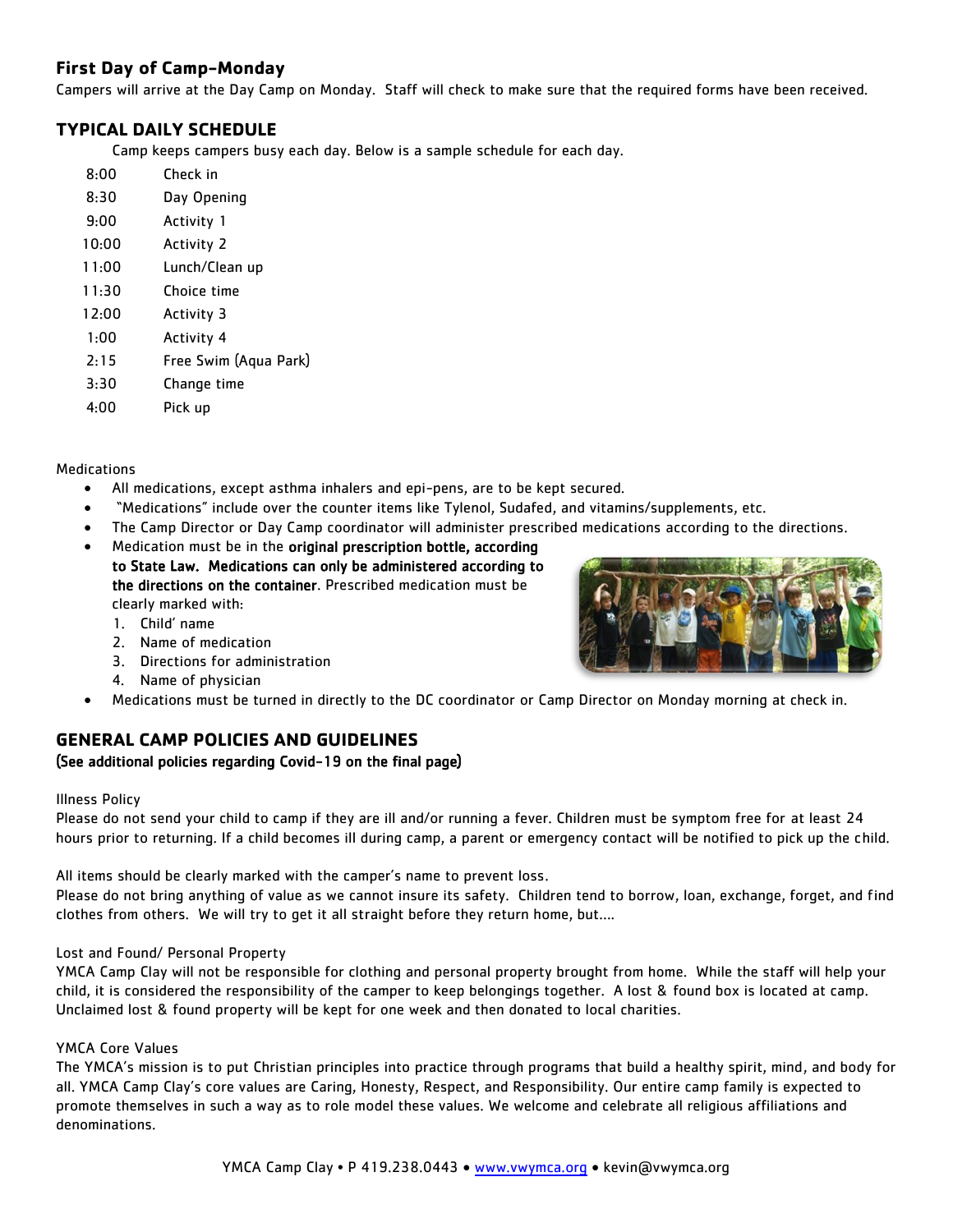#### Expectations

Campers are expected to behave in a safe, Caring, Honest, Respectful, Responsible and Inclusive manner at all times. This is implemented with great care and respect by all camp staff. Failure to abide by these rules and guidelines can result in dismissal from camp. No refunds are given if a child leaves early because of homesickness or for disruptive behavior as determined by the Camp Director.

At YMCA Camp Clay, we expect campers to:

- 
- Follow camp rules Be cooperative and helpful
- Have a positive attitude Maintain open communication
	-
- Try new things! Have fun!
	-

#### Rainy Days

In the event of a rainy day, camp remains in operation. Regular camp activities will continue during light rain conditions. During more severe weather including lightning and thunder or extreme heat, we alter a typical day's schedule and plan indoor/alternate activities.

#### **Emergencies**

In the event of an emergency, we will make every attempt to notify parents. If necessary, emergency transportation will be handled by 911, and local emergency services.

#### **Payment, Refunds and Cancellation Policies CAMP FEES**

Please take note that we are unable to pro-rate weekly camp fees. All camp fees MUST BE PAID at the time of registration.

#### **CHANGES, CANCELLATIONS, AND REFUNDS**

As indicated on the Summer Registration Form:

- No shows for a registered camp will result in the forfeiture of the full camp fee.
- Campers are expected to behave in a Caring, Honest, Respectful, Responsible and Inclusive manner at all times. Failure to abide by Camp's rules and guidelines can result in dismissal from camp. No refunds are given if a child leaves early because of homesickness or for disruptive behavior as determined by the Camp Director.

We understand that unforeseen circumstances arise that may not allow your child to attend camp. Please do not hesitate to contact us so we can discuss the best option for your child and family.

Please note that medical reasons allow you to receive a refund or to have your money paid transferred to another session. We must have written documentation from your medical doctor.

#### **Homesickness and Behavior**

Homesickness is usually a result of the discomfort of being in strange surroundings. The Camp Staff is trained to deal with homesickness by providing extra patience and attention and by keeping the camper active. Most campers quickly recover because they are having so much fun. You will be called if there is a serious problem. The general rule of "no news is good news" stand true at YMCA Camp Clay as we are working with the staff to give all of our campers an amazing experience.

If you are feeling apprehensive about sending your child off or your child is feeling nervous, there is a lot of great information on the internet and books to help both parents and campers have a successful camp experience. We know that it is as hard for the parents as it is for the campers to be away from each other, so we encourage you to look for information. A helpful resource we found is **The Summer Camp Handbook** and **The Secret Ingredients to Summer Camp Success** DVD/CD set by Dr. Chris Thurber, [www.campspirit.com](http://www.campspirit.com/) . Another great resource can be found on the American Camping Association website, [www.acacamps.org](http://www.acacamps.org/) under Parents and Families as well as Home Sick and Happy by Michael Thompson.

The following excerpts are taken from Dr. Chris Thurber's website, [www.campspirit.com.](http://www.campspirit.com/) Dr. Chris Thurber is a board-certified clinical psychologist, author, consultant, and father. A graduate of Harvard University, Chris co-authored the critically acclaimed "Summer Camp Handbook," the premier preparatory resource for new campers and families. He has more than 30 years of camping experience and had written numerous book chapters and scholarly articles on homesickness prevention and child development. (Please note that YMCA Camp Clay does not receive anything from Dr. Chris Thurber, we merely are giving parents a resource that we feel is helpful.)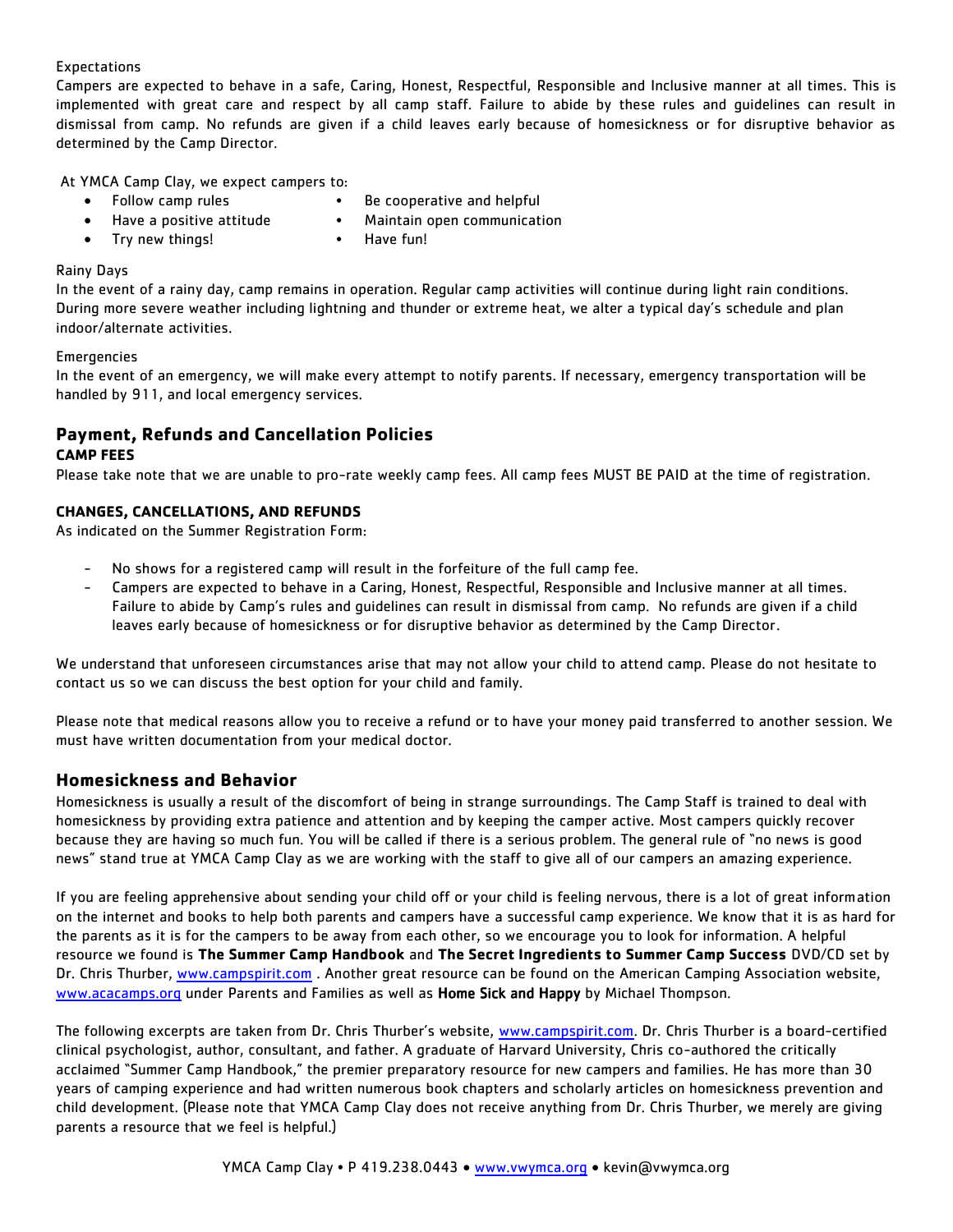What are the Top 5 things I can do to help prepare for Summer Camp?

#### **1. Don't make a "pick up deal."**

Promising, "If you feel homesick, I will come and get you" undermines children's confidence and dramatically intensifies homesickness. Instead, normalize their anxiety, talk positively about camp and view The Secret Ingredients of Summer Camp Success.

#### **2. Double check the camp's packing list.**

Many seasons of experience have helped your child's camp directors refine the packing list to include all the essentials. So, if it says, "stick bug repellant," don't buy spray. If it says "no electronics," then leave the video games at home.

#### **3. Spend "practice time" away from home.**

Nothing builds confidence and teaches a child how to cope with time away from home better than…. (you guessed it)…time away from home. That weekend at your folks' will do wonders for their adjustment.

#### **4. Label everything.**

It is easy to lose things at camp, but if you want it back, it's got to have your name on it. Label everything from your t-shirts to your water bottle. And leave really expensive things at home.

#### **5. Double check the opening and closing dates and times.**

Start camp off on a smooth note by arriving on time and on the right day. Use a wall calendar in the months prior to opening day to make an exciting countdown to the big day.

Why is my attitude as a parent key to my child's summer camp success?

The cornerstone of homesickness prevention is parents' attitudes. When parents express confidence, optimism, and a positive attitude about camp, children follow their lead. It's normal for children to ask, in the months prior to opening day, "What if I feel homesick at camp?" Sadly, many well-intentioned parents provide an answer that virtually guarantees intense homesickness. "If you feel homesick," they say, "I'll come and get you." This is what camp professionals regretfully refer to as "The Pick Up Deal."

The tragedy of "The Pick Up Deal," is how it undermines children's confidence in themselves and gives them something about which to be preoccupied. When you think about it, the subtext of the promise "If you feel homesick, I'll come and get you" is basically "I have so little confidence in your ability to cope with these feelings that I think the only solution is for me to come and rescue you." In **The Secret Ingredients of Summer Camp**, you will learn the best way to respond to children's questions and concerns about staying at camp. You'll also learn the best ways to reply to a homesick letter, the best homesickness preparation tips, and the best ways to provide support for your child. – End of Dr. Thurber excerpts.

#### **Behavioral Expectations and Guidelines**

The YMCA recognizes that positive discipline teaches and encourages the healthy development of a child's self-esteem. The YMCA does not allow the use of corporal or physical punishment. Instead, caregivers employ positive discipline techniques, which include praising, calling attention to appropriate behavior, and acting as positive role models to influence and reinforce positive behavior. Camp reinforces positive behavior through the use of behavioral contracts. The staff sets limits that are developmentally appropriate and consistently enforced.

Staff will encourage and assist all children in following the camp rules. All campers will be given an orientation on the first day of camp. All questions will be answered and the rules will be explained during this orientation.

#### **What can I do to find out if bullying is occurring?**

Bullying among peers is growing daily in the United States. At Camp, we train our staff on preventing, recognizing, and dealing with bullying. However, we need your help as the parent to ward off and correct bullying behavior and to get bullied children to speak up when they are bullied.

Dr. Joel Haber, PhD, [www.RespectU.com](http://www.respectu.com/), has 20+ years' experience in violence prevention and has worked with thousands of children and adults who are victims of bullying, bullies, or bystanders. Below are excerpts from his website and studies:

What is it? Bullying is any intentional, repeated hurtful act- including inflicting physical pain, name-calling, exclusion, defacing property, hurtful pranks and public humiliation. You can be part of the solution-through awareness, insight, and action.

Prevention is the best cure. Use dinner time as an opportunity to ask your children about school and the specifics of their experience every day. Remember, that your tone and listening skills is critical to whether or not your child will have these conversations with you in an honest way.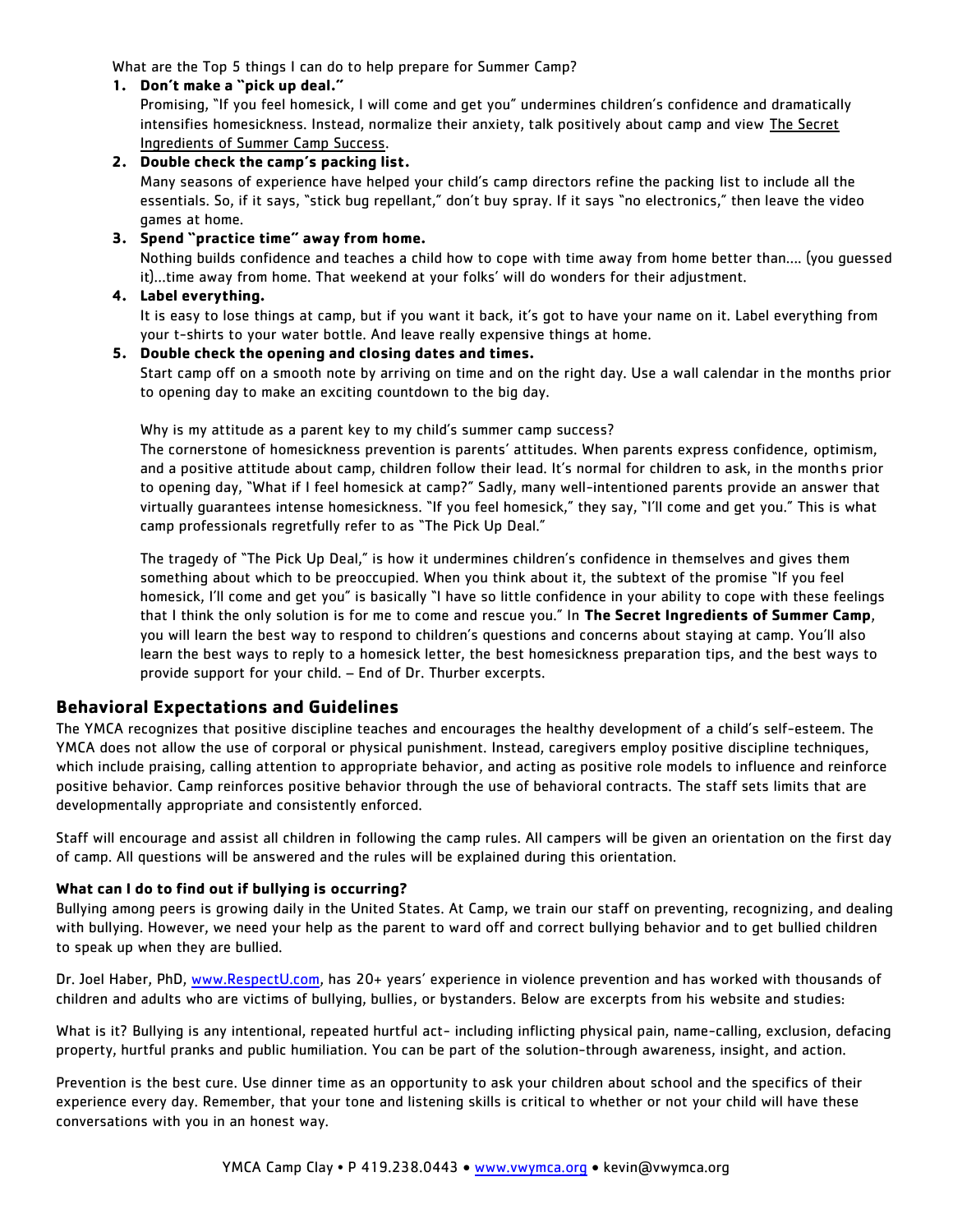#### **AFTER CAMP**

- Our pledge is to put your children in the company of the most trustworthy and capable young adults we can hire. Counselors who are well suited to the task of caring for campers. The effort we put into screening and selecting our staff is part of that pledge. Our staff work with your children in the context of a visible, well scrutinized environment that has many built-in checks and balances. Counselors are supervised by senior staff and guided by clear, firm policies regarding behavior. Their actions are also visible to co-workers and campers.
- By hiring them we do not recommend them as babysitters, nannies, or child companions outside of camp. In general, we discourage our staff from having contact with your children after camp since we cannot supervise their actions outside of camp programs. We hire our staff for the camp season. We do not take responsibility for their behavior off season.
- As a parent you are, of course, free to make your own choice in this matter. While we cannot keep you from allowing your child to visit one of our staff members, in so doing you take full responsibility. We also know many children exchange contact information (e.g. email address, profile name, cell phone numbers) with counselors without our or your specific awareness or permission. We recommend that you as the parent supervise your child's online activities just as you do other aspects of their life in your home, and oversee any off-season contact between staff members and your child. You take full responsibility to oversee any contact that results.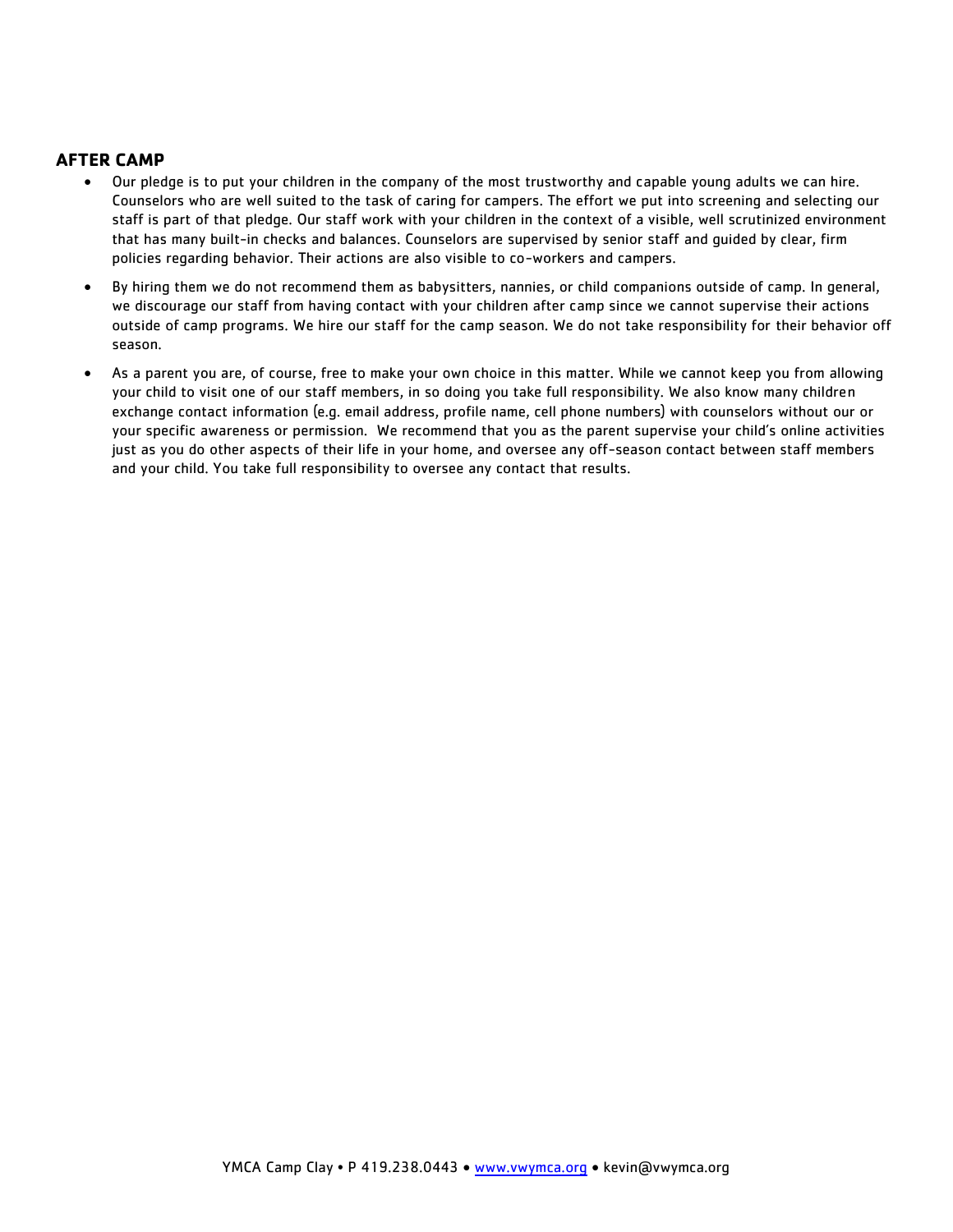## **YMCA SUMMER CAMP 2022 REGISTRATION FORM**

## **Weekly Camp Fees: \$90 Members \$130 Non-members**

\_\_\_Color Wars \_\_\_Career Week \_\_\_Animal Planet \_\_\_Build It Week \_\_\_Disney Camp \_\_\_Wacky Science \_\_\_Adventure Camp \_\_\_3,2,1, Blast off \_\_\_Dinosaurs Week \_\_\_Splash week *(check all that apply)*

## **Participant Information**

|                                                                 | <b>Contact Information</b>                                                                                                                                                                                                                                              |  |
|-----------------------------------------------------------------|-------------------------------------------------------------------------------------------------------------------------------------------------------------------------------------------------------------------------------------------------------------------------|--|
|                                                                 |                                                                                                                                                                                                                                                                         |  |
|                                                                 | Primary Phone #:___________________________________Cell/Work: __________________                                                                                                                                                                                        |  |
|                                                                 |                                                                                                                                                                                                                                                                         |  |
|                                                                 |                                                                                                                                                                                                                                                                         |  |
| provided, by state law, to the YMCA Office.                     | Custody Schedule (if applicable) If there is a court order restricting visitation/pickup, a copy must be                                                                                                                                                                |  |
|                                                                 |                                                                                                                                                                                                                                                                         |  |
|                                                                 |                                                                                                                                                                                                                                                                         |  |
|                                                                 |                                                                                                                                                                                                                                                                         |  |
|                                                                 | Subscriber's Name: Change and Croup #: Croup #:                                                                                                                                                                                                                         |  |
|                                                                 |                                                                                                                                                                                                                                                                         |  |
| Child's Allergies (list all):                                   |                                                                                                                                                                                                                                                                         |  |
| Special Medications Needed (list all needed while under Y care) |                                                                                                                                                                                                                                                                         |  |
| If parents cannot be reached.                                   | <b>EMERGENCY CONTACTS:</b> please list Persons authorized to pick up child and/or contact in case of illness<br>Home Phone: Cell Phone: Work Phone: Work Phone:                                                                                                         |  |
|                                                                 |                                                                                                                                                                                                                                                                         |  |
|                                                                 |                                                                                                                                                                                                                                                                         |  |
|                                                                 |                                                                                                                                                                                                                                                                         |  |
|                                                                 | Home Phone: Cell Phone: Work Phone: Work Phone:                                                                                                                                                                                                                         |  |
|                                                                 | Please List Any Persons PROHIBITED BY LAW from picking up your child:                                                                                                                                                                                                   |  |
|                                                                 | 2. Name: Relationship:                                                                                                                                                                                                                                                  |  |
|                                                                 |                                                                                                                                                                                                                                                                         |  |
|                                                                 | I give my permission to the YMCA of Van Wert County to participate in all camp activities to include but not<br>limited to Y transportation, climbing wall, aqua park and use my child's photo in news articles,<br>publications, flyers, and school/program web sites. |  |
|                                                                 |                                                                                                                                                                                                                                                                         |  |
|                                                                 |                                                                                                                                                                                                                                                                         |  |
|                                                                 | YMCA Camp Clay . P 419.238.0443 . www.vwymca.org . kevin@vwymca.org                                                                                                                                                                                                     |  |
|                                                                 |                                                                                                                                                                                                                                                                         |  |